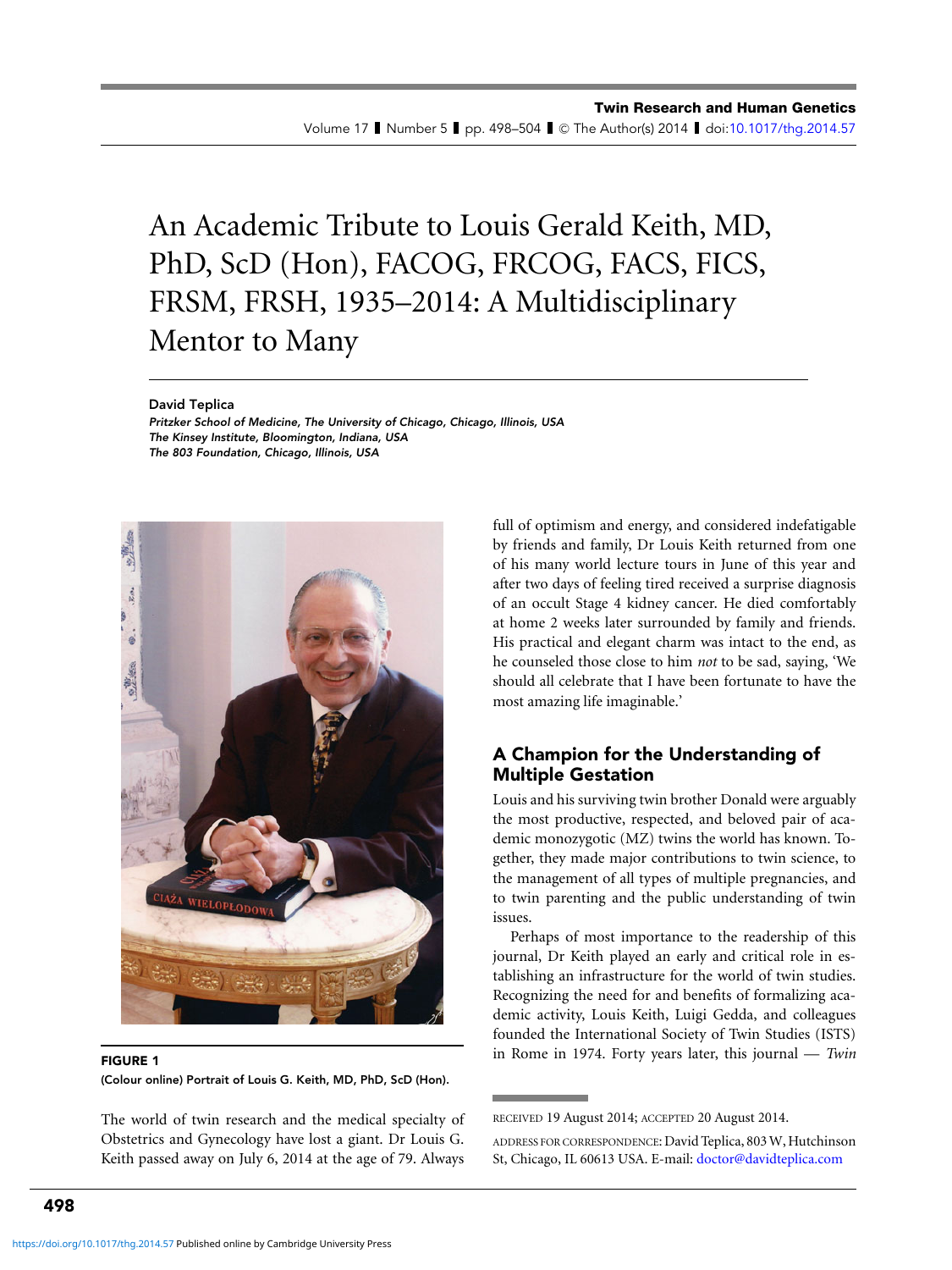

#### FIGURE 2

(Colour online) Louis and Donald Keith, Northwestern Memorial Hospital, June 26, 2014. **<sup>∗</sup>**Copyright David Teplica, MD, MFA.

*Research and Human Genetics* — serves as the official organ for the ISTS and is the leading vehicle for the dissemination of information among a dynamic and global array of twin researchers. Louis served on the journal's editorial board, and further contributed as Co-President of the ISTS from 2001–2004. In April 2009, he was recognized as Honorary President of the 1st World Congress of Twin Pregnancy held in Venice, Italy, and received that same recognition for the Joint 2nd World Congress on Twin Pregnancy and the 14th Congress of the ISTS that took place in Florence, Italy, in April of 2012.

Louis's MZ twin brother Donald created the Center for Study of Multiple Birth (CSMB) in 1981. Louis quickly and enthusiastically embraced this novel academic and public outreach entity and CSMB soon became the preeminent foundation in the United States devoted to twin research and the dissemination of information to families dealing with multiple birth [\(http://www.multiplebirth.](http://www.multiplebirth.com/index.html) [com/index.html\)](http://www.multiplebirth.com/index.html). Under the umbrella of this organization, Louis published more than 175 abstracts, articles, and chapters on topics relating to twins with a global array of collaborators. Louis Keith also edited over a dozen twin-related textbooks, including six major monographs that are now considered definitive references on twin pregnancy and multiple birth:

- *Multiple Pregnancy: Epidemiology, Gestation & Perinatal Outcome*, with Emile Papiernik, Donald Keith, and Bar- ´ bara Luke in 1995 (Papiernik et al., [1995\)](#page-6-0).
- *Atlas of Multiple Pregnancy: Biology and Pathology*, with Geoffrey Machin in 1999 (Machin & Keith, [1999\)](#page-6-0).
- *Iatrogenic Multiple Pregnancy: Clinical Implications*, with Isaac Blickstein in 2001 (Blickstein & Keith, [2001\)](#page-6-0).
- *Triplet Pregnancies and Their Consequences*, with Isaac Blickstein, Jarek Oleszczuk, and Donald Keith in 2002 (Keith et al., [2002\)](#page-6-0).
- *Multiple Pregnancy: Epidemiology, Gestation & Perinatal Outcome*, Second Edition, with Isaac Blickstein, Associate Editor Donald Keith, and Special Photography by David Teplica in 2005. This volume was awarded the 2005 Book of the Year in Obstetrics and Gynecology by the British Medical Association (Blickstein et al., [2005\)](#page-6-0).
- *Prenatal Assessment of Multiple Pregnancy*, with Isaac Blickstein in 2007 (Blickstein & Keith, [2007\)](#page-6-0).

# Educational Background and Academic Responsibilities

Louis Keith did his undergraduate work at the University of Illinois, and received his MD degree from the Chicago Medical School (now known as the Rosalind Franklin University of Medicine and Science) in 1960. He completed his Residency in Obstetrics and Gynecology at Cook County Hospital in Chicago and gained certification from the American Board of Obstetrics and Gynecology in 1967. Louis attained the rank of full Professor at a very young age at Cook County Hospital. In 1975 he was recruited for full Professorship at Northwestern University by then Chairman, Dr John J. Sciarra. While at Northwestern, Louis also served as Director of the Section of Undergraduate Education and Medical Student Affairs, supervising the training of more than 5,000 medical students in the principles of Obstetrics and Gynecology. Keith and Sciarra enjoyed a career-long friendship and one of the most academically fruitful collaborations possible.

On top of full-time academic responsibilities, Louis Keith earned his PhD from the Karol Marcinkowski University of Medical Sciences in Poznan, Poland, in October of 2002 with a dissertation titled 'Triplet Pregnancies in Women Age 40 or More'. Dr Keith retired in 2004 with Professor Emeritus status, but remained extremely active in the academic world, with the receipt of many dozens of invitations for visiting professorships, ongoing research projects, invited lectures, and requests for his editing talents. He also served as Adjunct Professor in the Department of Maternal and Child Health at the University Of Alabama School of Public Health at Birmingham, and as Affiliate Professor in the College of Public Health at the University of South Florida in Tampa.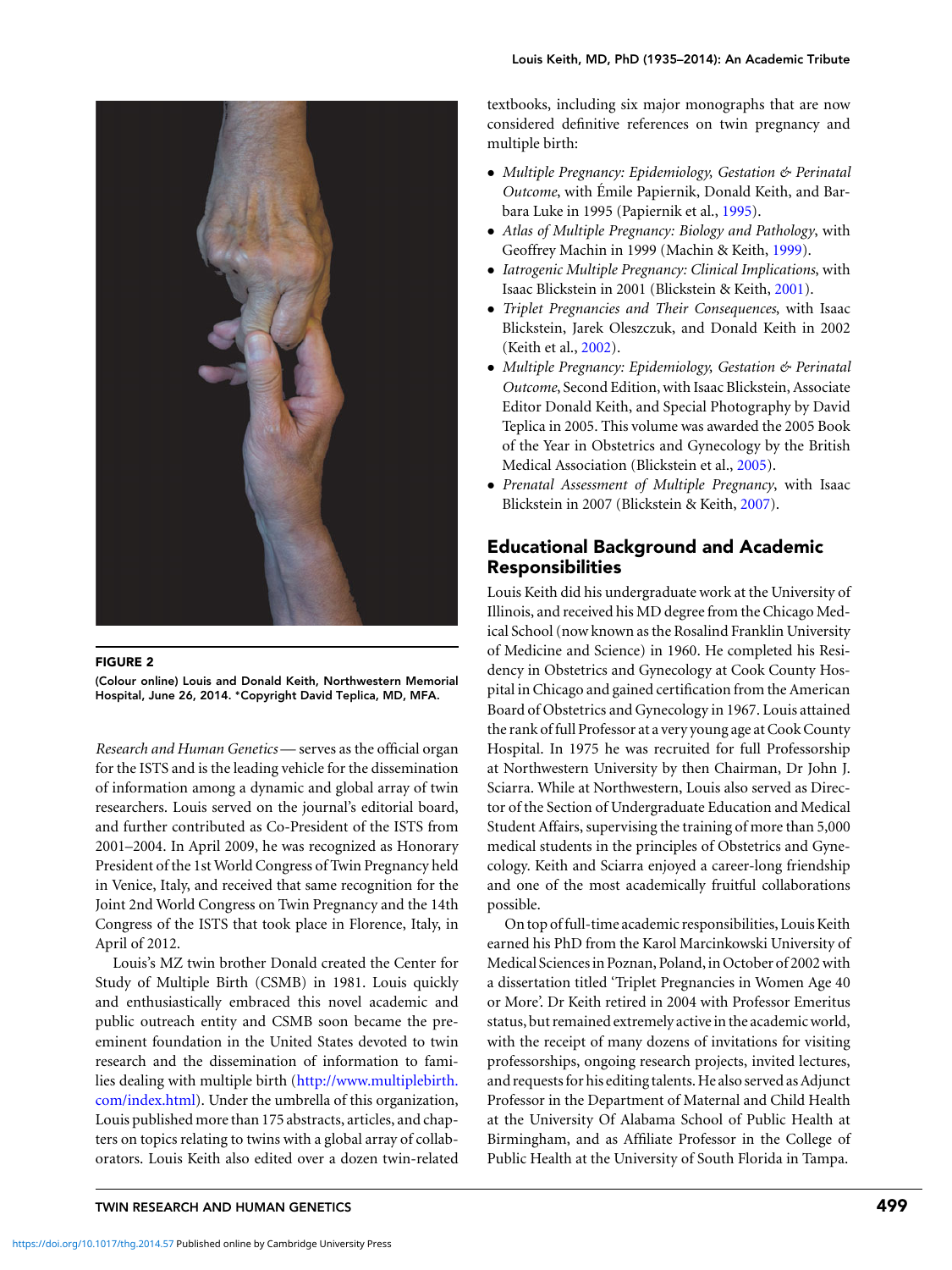## Honors and Awards

Over the course of his career, Louis Keith received more than two dozen awards for his academic and scientific work. Among these was his election by colleagues to membership and/or fellowship in numerous professional societies in the United States and overseas, including the American College of Obstetricians and Gynecologists, the American College of Surgeons, the American Association of Gynecological Laparoscopists, the Royal Society of Medicine (UK) and the Royal Society of Health (UK).

In 1995, he was named 'Distinguished Alumnus' of The Chicago Medical School. In 2000, he was awarded the Golden Officer's Cross of the Order of Merit from the President of the Republic of Poland, Aleksander Kwasiewski, and in that same year was inducted as 'Knight' in the International Order of Smile (UNESCO). Then in 2007, the Medical Academy of Lublin, Poland awarded Louis Keith an Honorary Doctor of Science degree. Louis received an honor rarely bestowed upon an American surgeon when he was granted *Fellowship ad Eundem* in the Royal College of Obstetricians and Gynecologists in London in 2010, honoring his lifelong commitment to the health and wellbeing of women worldwide.

# A Multidimensional Career

In recent years it became increasingly evident that Louis Keith's major contributions to a host of disciplines were often unknown to academic practitioners in other, often unrelated fields. With gentle encouragement shortly after receiving the diagnosis of metastatic cancer, Louis was able to spend time reflecting on the broad diversity of his career beyond his twin contributions noted above (personal communication, June 22, 2014). Those insights, embellished with information gleaned from his tome-like curriculum vitae [\(http://www.louisgkeith.com/id23.htm\)](http://www.louisgkeith.com/id23.htm), and with input and corroboration from Donald Keith (personal communications, June–August 2014), serve as the basis for the following summary of Dr Keith's academic and public activities that extend beyond the twin world. They are presented below in general academic categories and in relative chronologic order:

## Women's Reproductive Health and Rights

Early in his career (from the mid-1960s to the early 1980s), Louis Keith boldly produced a wide array of presentations and publications squarely addressing the controversial topics of sexually transmitted diseases, contraception, and considerations of safety and technique regarding the termination of pregnancy. As a result, Louis received honors and awards from regional and national organizations, including the Civil Liberties Award of the Roger Baldwin Foundation from the American Civil Liberties Union in 1991, which was presented on the occasion of the Bicentennial of the Bill of Rights of the United States of America for his outstanding contributions to defending the civil liberties of women.

## Gynecologic Laparoscopy

Dr Louis Keith was one of the four founders of the American Association of Gynecologic Laparoscopists in 1972 [\(http://www.aagl.org/service/about-aagl/founders/\)](http://www.aagl.org/service/about-aagl/founders/). He served as a member of the Board of Directors for many years and as its President in 1979, all the while working to promote minimally invasive surgical and diagnostic techniques. Anticipating the since-proven major benefits of laparoscopy, Dr Keith and colleagues were more than a decade ahead of the wide adoption of endoscopy by general surgeons and nearly all other surgical subspecialties. Worldwide, millions of patients have since benefited from those early efforts, enjoying decreased complication rates and more rapid recoveries from both diagnostic and surgical procedures.

## Anatomic Mirroring

In 1988, under the umbrella of the CSMB, Louis and Donald Keith decided to support an anatomic investigation of the concordance of facial anatomy proposed by David Teplica of the University of Chicago. Over a 2-year period the three captured approximately 10,000 highly standardized photographs of MZ twin facial anatomy, creating an image databank now known as the 'Twinsburg Archive'. Image analysis proved the existence of the long-rumored 'mirror twin' phenomenon. The archive has since been used to develop diagnostic methodology, determine the incidence of anatomic mirroring among twins, and to better understand the embryologic and developmental underpinnings of the phenomenon. Once mirroring was accounted for, evaluation of the skin surface showed that nearly all secondary skin features were encoded for spatial orientation as well as the timing of expression to a degree never previously imagined. The data suggest that behavior and environmental influences have little effect on human anatomy. Skin surface lesions, aging patterns, and asymmetries of facial- and body shape are all in lock-step concordance or mirrored concordance within any given MZ twin pair (Teplica, [1996,](#page-6-0) [1999;](#page-6-0) Teplica & Keith, [1996;](#page-6-0) Teplica & Peekna, [2005\)](#page-6-0).

In 2003, under the auspices of the CSMB, David Teplica, Louis Keith and Kalev Peekna, along with Catherine and Robert Derom of the East Flanders Prospective Twin Survey in Belgium developed and tested a digital subtraction technique to diagnose anatomic mirroring. The method successfully identified mirroring or the lack thereof in facial shape and showed that this was in concert with skin findings in each case, therefore serving as a tool to crosscheck results. The study also quantified the incidence of the mirror phenomenon in subsets of MZ twins, with 52% of pairs exhibiting reflective symmetry (Teplica & Peekna, [2005\)](#page-6-0). With no correlation between the phenomenon and any pair's chorionicity or amnionicity, it was shown that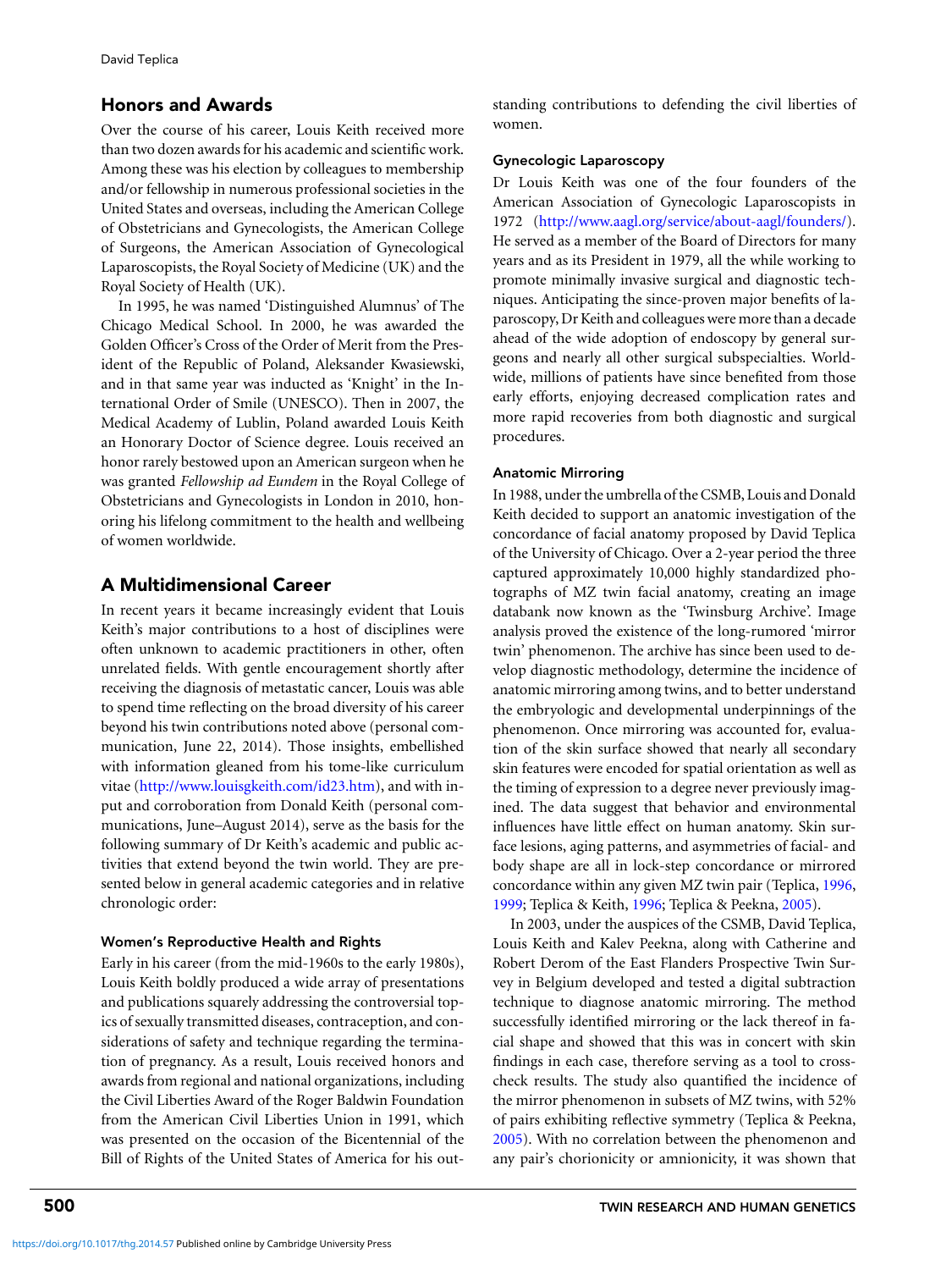mirroring was not a function of the timing of the split of the ovum. In addition, it was found that if two twins were of opposite handedness, then they were statistically far more likely to be mirrored for skin surface features, suggesting that skin ectoderm and neural ectoderm are spatially aligned in a consistent way during embryogenesis (Teplica et al., [2007\)](#page-6-0). These findings have been presented, published in abstract form, and partially documented in the periodic literature and as a text chapter (Teplica, [2011;](#page-6-0) Teplica et al., [2010,](#page-6-0) November; [2010;](#page-6-0) [2012\)](#page-6-0). Preparation of the full manuscript — with coauthors David Teplica, Catherine Derom, Evert Thiery, and Kalev Peekna — had begun prior to the time of Louis Keith's death and submission is anticipated for 2015.

In 2008, a Chicago research team recognized that a small subset of single-birth individuals exhibited extreme concordance of skin features in nearly mirror opposite configurations on both sides of the body. This phenomenon was identified and documented using the same methodologies developed for the analysis of twins. This unexpected and previously undescribed anatomic entity bolstered the earlier descriptions of extreme concordance or mirrored concordance seen in MZ pairs, and added credence to the notion that environment plays little role in development of normal human anatomy. A solid foundation was laid for a new concept of 'anatomic predetermination', suggesting that an individual's lifelong three-dimensional anatomic expression — whether as an individual or part of a twin pair is encoded from a single fertilized egg. David Teplica, Louis Keith, Sean Lee, and Jonathan Bank have presented these findings at major meetings and published the material in abstract form, but the full manuscript was in final edit and approaching submission at the time of Louis Keith's demise (Bank et al., [2012;](#page-6-0) Teplica et al., [2013\)](#page-6-0).

#### Children's Burn Awareness Program

In the early 1990s, along with colleagues David Teplica, Lawrence Gottlieb, and Victoria Duran, Louis Keith helped oversee and direct North American release of the first major, visually-based, children's burn prevention initiative to combat the grossly under-recognized problem of childhood burn trauma. The Program received the endorsement of the American Medical Association, the American Burn Association, and the President of Mexico. It was also the first major initiative to bring attention to the widely under-recognized problem of child abuse by the intentional infliction of burn wounds (Teplica, [1994;](#page-6-0) Teplica et al., [1992\)](#page-6-0).

#### Postpartum Hemorrhage (PPH)

In recent years, Louis Keith was considered one of the world's leading authorities on PPH, a greatly underrecognized cause of death among otherwise healthy mothers. He played the lead role in the conception and editing of the first major treatise on the topic, working with colleagues Christopher B-Lynch, André Lalonde, and Mahantesh Karoshi. *A Textbook of Postpartum Hemorrhage: A Comprehensive Guide to Evaluation, Management and Surgical Intervention* (B-Lynch et al., [2006\)](#page-6-0) is believed to be the first medical text in history to receive the endorsement and imprimatur of the British Royal Family. With support from Dr Keith's longtime friend and publisher David Bloomer, and underwriting by Sapiens Publishing and the Society of Obstetricians and Gynecologists of Canada, the volume was made available online at no cost so that impoverished and developing communities can protect the lives of women during childbirth [\(http://www.sapienspublishing.com/pph˙pdf\)](http://www.sapienspublishing.com/pph_pdf). Chinese, Turkish, and Ukrainian translations have since been released.

In 2010, Louis established the Postpartum Hemorrhage Foundation, the first charitable entity devoted exclusively to increasing awareness of this devastating worldwide problem and to serve as a vehicle to promote broad understanding, provide treatment strategies, and to foster ongoing academic activity. In October 2012, Dr Keith released the second edition of *A Comprehensive Textbook of Postpartum Hemorrhage: An Essential Clinical Reference for Effective Management,* published by Sapiens Publishing of London (Arulkumaran et al., [2012\)](#page-6-0). It is likely that this volume will remain the definitive source of information on PPH for many years to come. As a result of all of these efforts, Louis Keith can be credited with saving the lives of countless thousands of women around the globe.

## Polydimensional Analysis of Gender and Sexuality

In 2011, Louis Keith co-launched an initiative to refine and test a system designed by colleague David Teplica to analyze and categorize human gender and sexuality in an innovative way. Greatly expanding upon Alfred Kinsey's initial linear classification system ('The Kinsey Scale'), this unique polydimensional construct would account for the many independent genetic, anatomic, and physiologic variables elucidated since Kinsey published his important early work in 1948. The system of analysis provides a base-10 structure for quantifying each independent variable to better define, understand, and classify the full breadth of human gender and sexual expression. Working alongside colleagues David Teplica, Eileen Jeffers, John Sylla, and the senior faculty of The Kinsey Institute (Julia Heiman, Stephanie Sanders, and Erick Janssen) and with major funding from the American Institute of Bisexuality, protocols are in final development and formal testing should begin in 2015.

#### Creation of The 803 Foundation

In 2012, Louis Keith and co-founders Eileen Jeffers and David Teplica established a new charitable research and education entity designed to foster interdisciplinary activities at the Art/Science interface. To date, the organization has supported workshops, exhibitions, and scientific investigation, with particular emphasis placed on anatomic research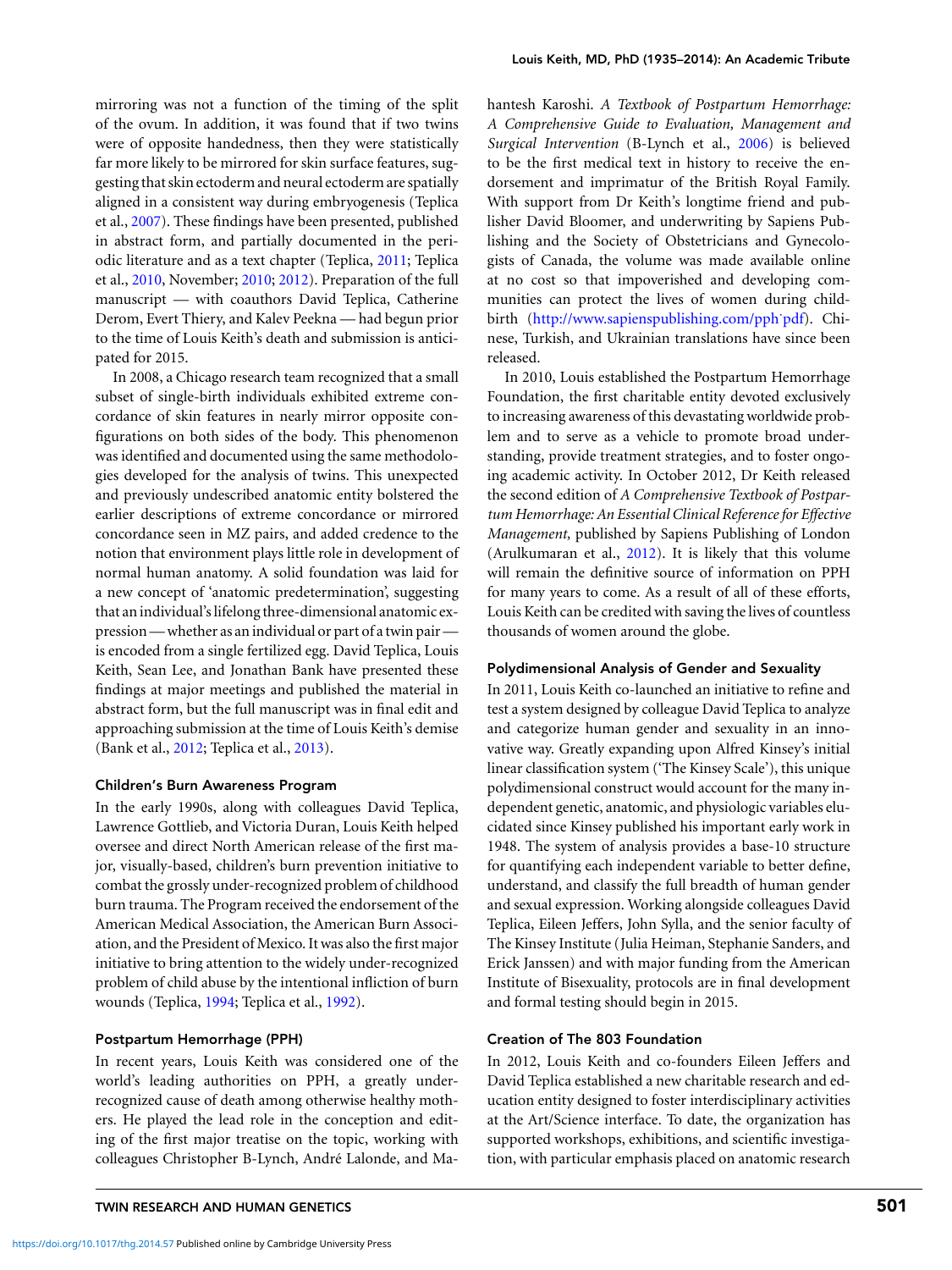making use of investigative tools from the imaging arts and medicine. Ongoing projects that Louis Keith helped formulate and direct include:

- creation and publication of imaging protocols that use the visible light spectrum to produce highly standardized records of the entire body surface — including the face, torso (Teplica et al., in press), hands, feet, and genitalia to allow detailed phenotypic analysis and to track anatomic changes that occur with time (along with David Teplica, Daniel Schuleman, Michael Peres, Omar Masri, Joseph Ciarrocchi, Joey Cieniewicz, Eileen Jeffers, and Lawrence Gottlieb)
- elucidation of adult vestiges of the embryologic mammary ridge to define previously unrecognized subpopulations of yellow subcutaneous fat that behave differently in the face of hormonal influence, disease, and auto-transplantation (with Grant Kovich, David Teplica, Eileen Jeffers, Jamey Srock, Robert Whitaker, Jeffrey Wu, and Amir Djavid)
- visualization and quantification of the anatomic changes induced by pregnancy using a unique and highly standardized rotational imaging system for the time-lapse capture of the 3-D expansion of the female body through an entire pregnancy (with David Teplica, Eileen Jeffers, Yuliana Resnikova, Joey Cieniewicz, Alex VanOeveren, and Donald Keith)
- determination of the differential anatomy of gender by quantification of focal adiposity in healthy, lean male and female subjects (with David Teplica and Eileen Jeffers)
- evaluation of differential brain activity patterns in subsets of individuals of known sexualities using FMRI, as well as the quantification of differential fatty anatomy of the face in the same subsets of subjects, with major support from the American Institute of Bisexuality (with Michael Bailey, Adam Safron, Victoria Klimaj, and David Teplica).

# Lifelong Passion to Promote the Aspirations of Others

Unlike many academics in medical and scientific fields who of necessity focus on the rigors of scholarly ascent, Louis Keith was a rare individual who got great pleasure identifying and promoting the talents of *others*:

## Career Coaching and Assistance with Manuscript Preparation

With no easy way to identify individuals inspired by or assisted by Dr Keith (even in the age of easy web searches), it is hard to compile a definitive list of 'mentees'. However, it can be said that scores of fortunate individuals were coached to academic greatness and now contribute in significant ways at institutions worldwide. In addition, over a span of five decades in many disciplines and many major academic institutions, Louis selflessly assisted and encouraged hundreds more to their personal bests — whether they were undergraduates, medical students, Masters and PhD candidates, residents, junior faculty, or colleagues. His mentoring was blind to gender, creed, nationality, race, social status, politics, and age. In the past 5 years alone, Louis provided major support to individuals from a wide array of academic stations, including (in alphanumeric order):

- The 803 Foundation and its Research Associates and Fellows, Chicago, IL
- Cook County Hospital, Chicago, IL
- Dartmouth College, Hanover, NH
- Geisel School of Medicine, Dartmouth College, Lebanon, NH
- Harvard University, Cambridge, MA
- Indiana University, Bloomington, IN
- The Kinsey Institute, Bloomington, IN
- Northwestern University, Evanston, IL
- Northwestern Feinberg School of Medicine, Chicago, IL
- Northwestern Memorial Hospital, Chicago, IL
- University of Oxford, United Kingdom
- Penn State University, University Park, PA
- Poznan University of Medical Sciences, Poznan, Poland
- University of Alabama, Birmingham, AL
- University of Chicago, Chicago, IL
- University of Illinois at Chicago, Chicago, IL
- University of Lublin, Poland
- and numerous independent scholars and practitioners around the globe

## Editorial Activities

Louis Keith was a gifted medical editor, who was not only facile, but also insightful. He devoted himself to editorial work for many important journals, including *Acta Geneticae Medicae et Gemellologiae,* its successor *Acta Geneticae Medicae et Gemellologiae: Twin Research*, and the current format of this journal, *Twin Research and Human Genetics*. In addition, the *International Journal of Fertility, Gynecology and Reproduction* (Associate Editor, 1985– 2002), the *International Journal of Fertility and Women's Health* (Editor-in-chief, 2002–2009), and the *International Journal of Gynecology and Obstetrics*(Assistant Editor, 1989– 2012), and other periodicals benefitted from his talent to conceptualize and present information in written form [\(http://www.louisgkeith.com/id23.htm\)](http://www.louisgkeith.com/id23.htm).

In addition to his formal editing appointments, Louis thrilled at helping authors, convert even the most difficult and dense manuscripts into cogent and readable prose. His enviable capacity to edit extended his personal insights and contributions into one of the widest arrays of disciplines imaginable in academia. Louis' impact will remain unquantifiable, since he enjoyed 'ghostediting' (at times completely recrafting manuscripts) for friends, colleagues, and near-strangers, while politely refusing authorship or financial support. From his specialty in Obstetrics and Gynecology, to the dissimilar fields of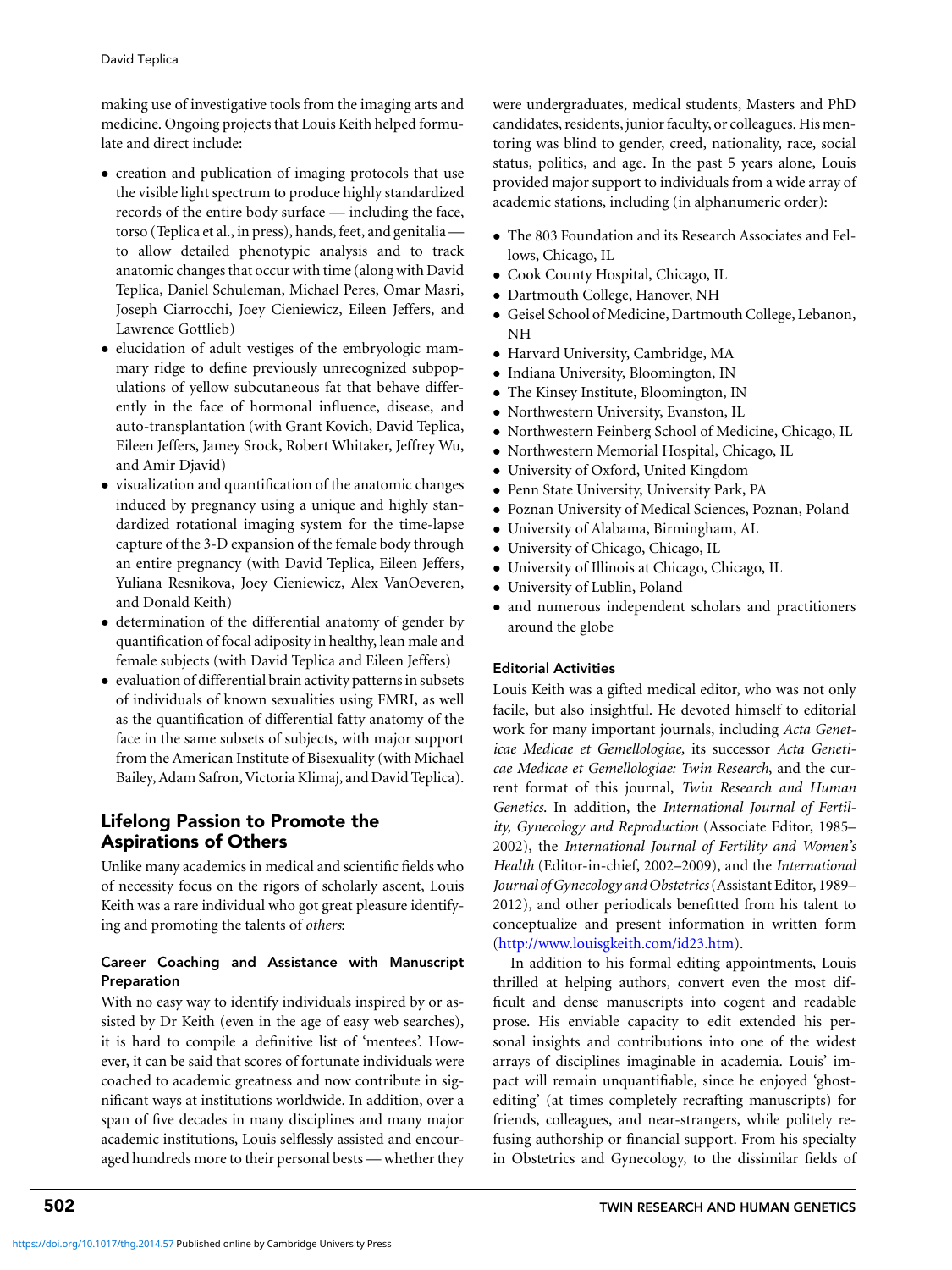infectious diseases, sleep science, basic anatomy, human embryology, developmental biology, plastic and reconstructive surgery, management of HIV, disease prevention, awareness of childhood burn abuse, public health issues, twin research, nutrition in pregnancy, standardized photography, human sexuality, and vitamin supplementation, one can see that the curious mind of a true polymath had few boundaries.

#### Lecture Tours Workshops and Research Travel

Dr Keith traveled extensively, giving invited lectures throughout Europe, Asia, and the Middle East, with forays into South America and Africa. To the amazement of all around him, Louis often made several around-the-world lecture trips a year. Then, without missing a beat, he would call colleagues after clearing customs, in Chicago offering 'to come straight over to finish editing that manuscript'.

In order to promote awareness of PPH, Louis often lectured and then he and coworkers led hands-on workshops that taught non-invasive and operative skills to stop maternal bleeding following delivery. He also consulted for and lectured on behalf of Vitabiotics Ltd. regarding nutrition and the importance of vitamin supplementation. In the last several years, Louis and a research team made regular trips to The Kinsey Institute in Bloomington, Indiana to collaborate with colleagues, report research progress, and refine protocols for their ongoing gender/sexuality project.

#### Promotion of the Visual Arts, Dance, and Music

Louis was an avid patron of the arts, but he also enjoyed exposing others to the richness of creative expression — especially physicians or scientists who were otherwise tightly focused. He was a lifelong supporter of the Chicago Symphony and the Lyric Opera, but also traveled the globe to see and to hear. He avidly collected paintings, drawings, prints, and photographs that explored and celebrated the human form and the social implications of bodily representation. With a passion to uphold the figurative/anatomic tradition in modern art, and during a time when abstract expressionism ruled, Louis befriended and became one of the most significant patrons of Puerto Rican figurative painter Alfonso Arana.

Taking his commitment one step further, Louis promoted the infusion of artistic media and concepts into various forms of scientific communication and medical education. For example, Louis often covered and filled his texts with creative imagery. His insights also helped craft a major retrospective of creative *and* scientific twin photographs, 'Gemelli: Arte e Scienza', which was installed in the galleries of the Istituto degli Innocenti in Florence in conjunction with the scientific twin congress held in Italy in 2012. Louis then asked if he and his twin could contribute an essay for the exhibition catalog and published the monograph under the auspices of the CSMB (Jeffers, [2012\)](#page-6-0).

Finally, in what would be his last years, Louis Keith completed the libretto for a new children's opera composed by Joseph Cancellero. It is unfortunate that Louis will not oversee production of the première performance.

## Legacy

It is very clear from both the diversity and depth of the accomplishments described above that the legacy of Louis Keith will be sustained for generations to come. The academic twin community as a whole enjoys a more formalized structure of societies and periodicals (not to mention gigabytes of vital, well-edited information) because of the early efforts of Dr Keith. Importantly, the world will continue to benefit from those individuals who Louis mentored as they continue to make valuable contributions instigated, inspired, and/or promoted by the multifaceted Louis or the dynamic Keith twin pair. Hundreds more from around the globe had their own careers sparked and lives enriched by a gentle but driven and elegant but practical role model, Dr Louis Keith.

Perhaps even more dramatic are the contributions Louis made for the betterment of the humanity. It is hard to quantify how less-invasive endoscopic procedures have improved the lives of millions, or how his sometimes controversial scientific/anatomic research would inform, enrich, and steer human experience. It may be easier to conceive how many thousands of twins and other higher order multiples will owe their lives or their improved existences to this same man, or how countless hundreds of thousands of women will have survived PPH because of the efforts and insights of Dr Keith.

The full impact of Louis' work will never be known. However, it can be said that individuals rarely have a major, ongoing, and *permanent* positive impact on the human race. Dr Louis G. Keith is solidly one of the few who has.

## Author Note

I personally owe Louis Keith an immense debt for launching, steering, and enriching a fascinating career. His insights, drive, collegial spirit, and immense capacity to understand and distill difficult concepts into elegant prose will be greatly missed. From a personal point of view, a rich 26-year friendship and nonstop collaboration — filled with humor, nudging, and a genuine and mutual thrill for discovery — will never be matched.

We of the twin world must also acknowledge the major contributions of the Keith Twin *Pair* and be sensitive to the immense loss that Donald Keith must be experiencing. Ever 'Twin A', Donald assures me that he will help complete important projects that were left unfinished. He has also committed to now serve as a champion for the cause of 'twinless twins', those who survive what is widely regarded as the most traumatic form of human loss.